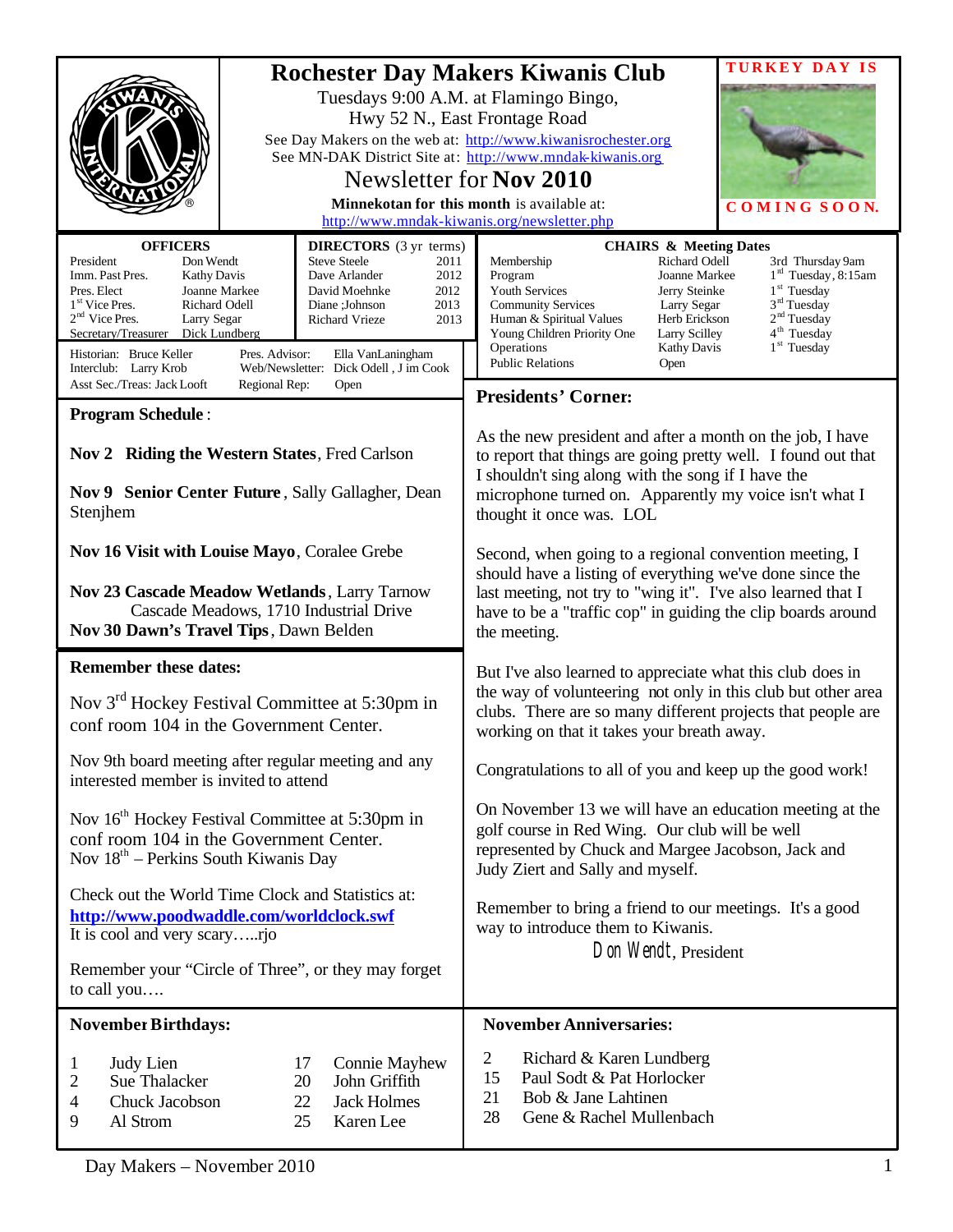### **Secretary/Treasurer's Report - Oct 2010**

| <b>Bank Balance 9/30/10:</b>   | \$15,531.74              |
|--------------------------------|--------------------------|
| <b>Administrative Account:</b> | \$12,541.81              |
| Service Account:               | \$2,667.56               |
| Hockey/YCPO:                   | 81.94<br>$\mathbf{s}$    |
| <b>Bike Repair:</b>            | 115.43<br>$\mathbb{S}^-$ |
| Key Club                       | 125.00<br>S              |

**Day Makers on leave:**Ron King, Sara King, Ruth Vrieze

**September Service Hour Statistics:** 533 hours by 46 members, 54% Participation.

# **October 12, 2010 Board Meeting Highlights:**

The board discussed our "circle of three" and how it is not currently working. The board decided that the greeter should be instructed to remind members to be sure to check their circle of three at each meeting.

The board discussed how we should reimburse our delegates and other members that attended the District Convention. The board decided to reimburse each member that attended \$110.00 and each driver an additional \$50.00.

The board discussed requesting the \$1,000 hockey tournament funds that were allocated to our K family projects. Jack Zierdt, Dianne Johnson, and Richard Lundberg will follow-up.

The board discussed how service projects are allocated to committees. The Community Service Committee and the Human & Spiritual Values Committee will decide how they will be allocated from now on.

The Rochester Kiwanis Club presidents will continue to meet in order to jointly pursue Kiwanis publicity, and funding for our projects.

Next column, Committee Reports  $\rightarrow$ 

# **Kiwanis Mission Statement:**

**Kiwanis is a global organization of volunteers dedicated to changing the world one child and one community at a time.**

#### **National Education: Trick or Treat?**



**Minnie Mouse is ready to read-are you ready to help?**

#### **COMMITTEE REPORTS**

**Membership-** Membership is currently at 85. We will need at least 87 members on September 30, 2011 in order to qualify as a distinguished club.

**Community Service-** The committee had its first meeting of the new Kiwanis year.

**Youth Services-** The committee is concerned that other Rochester Kiwanis Clubs do not share expenses for our K Family projects.

Richard Lundberg, Secretary/Treasurer

# **Membership Committee:**

The membership committee would like to remind all new member sponsors and their members to be sure and take advantage of manning the "Greeter" station on meeting days as a way of helping new members meet the current membership as quickly as possible.

As the year end approaches, please be looking for possible new Kiwanis members. Many new retirees are looking for meaningful activities as they are planning on crossing the bridge into retirement.

Richard Odell, chair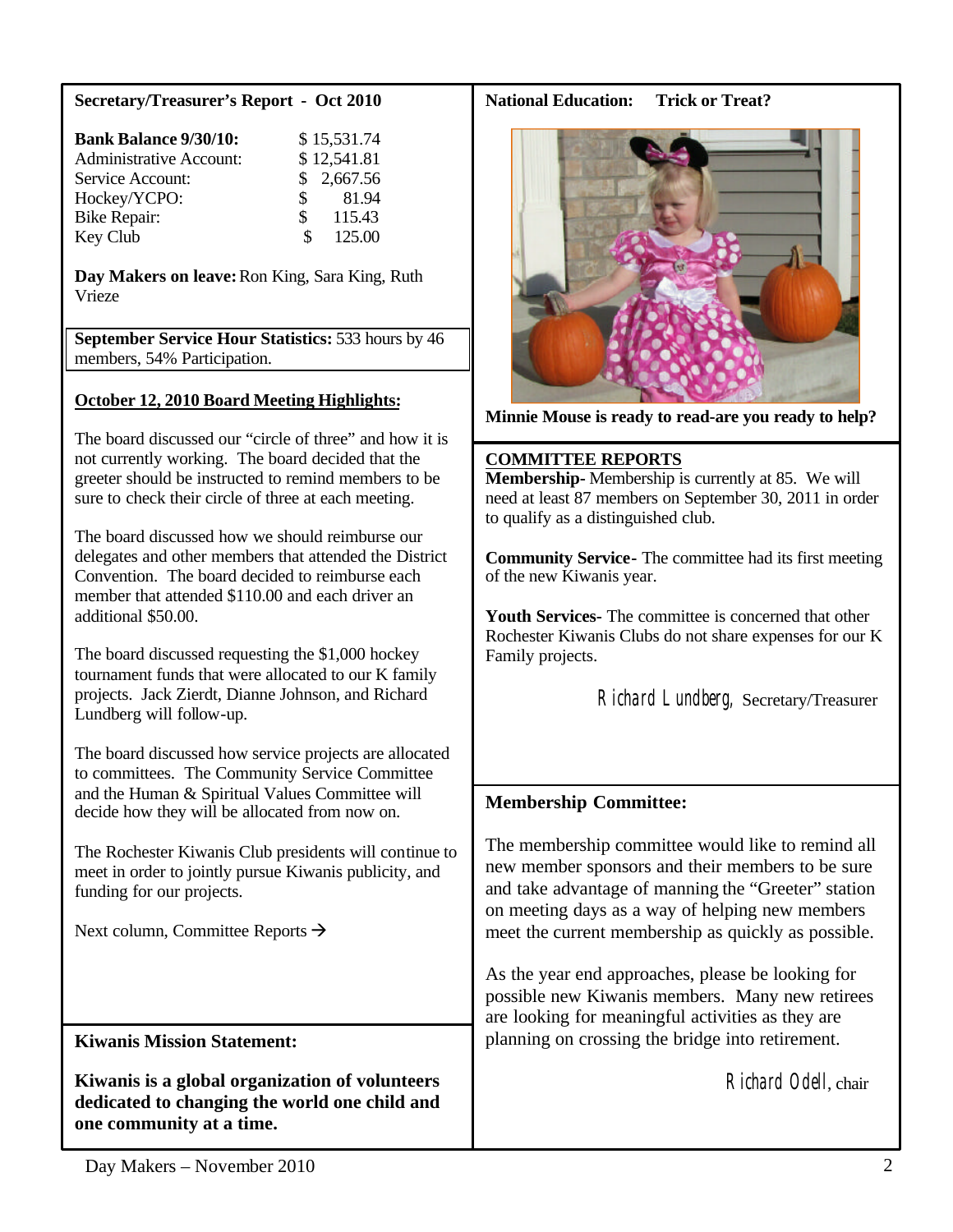### **Cardboard Box City – 2010:**

Another huge success! Thanks to all Kiwanians who donated money as well as those that helped out as volunteers!

The event saw over 230 youth and adults sleep over ... and an additional 50 came down to take part in the event. The event took in \$19,849.

A big thank you to Diane Johnson and Kathy Davis for setting up the Kiwanis corner! Good job ladies!

Joanne Markee

### **Wild Life is so much fun:**

I told you to turn left back there….



Why aren't the fish biting???



# **Ever wonder ?**

Light travels faster than sound. This is why some people appear bright until you hear them speak.

If I agreed with you we'd both be wrong.

We never really grow up, we only learn how to act in public.

War does not determine who is right - only who is left.

Knowledge is knowing a tomato is a fruit; Wisdom is not putting it in a fruit salad.

The early bird might get the worm, but the second mouse gets the cheese.

Evening news is where they begin with 'Good evening', and then proceed to tell you why it isn't.

Why do Americans choose from just two people to run for president and 50 for Miss America ?

Behind every successful man is his woman. Behind the fall of a successful man is usually another woman.

A clear conscience is usually the sign of a bad memory.

You do not need a parachute to skydive. You only need a parachute to skydive twice.

The voices in my head may not be real, but they have some good ideas!

Always borrow money from a pessimist. He won't expect it back.

You're never too old to learn something stupid.

To be sure of hitting the target, shoot first and call whatever you hit the target.

Nostalgia isn't what it used to be.

Some people hear voices. Some see invisible people. Others have no imagination whatsoever.